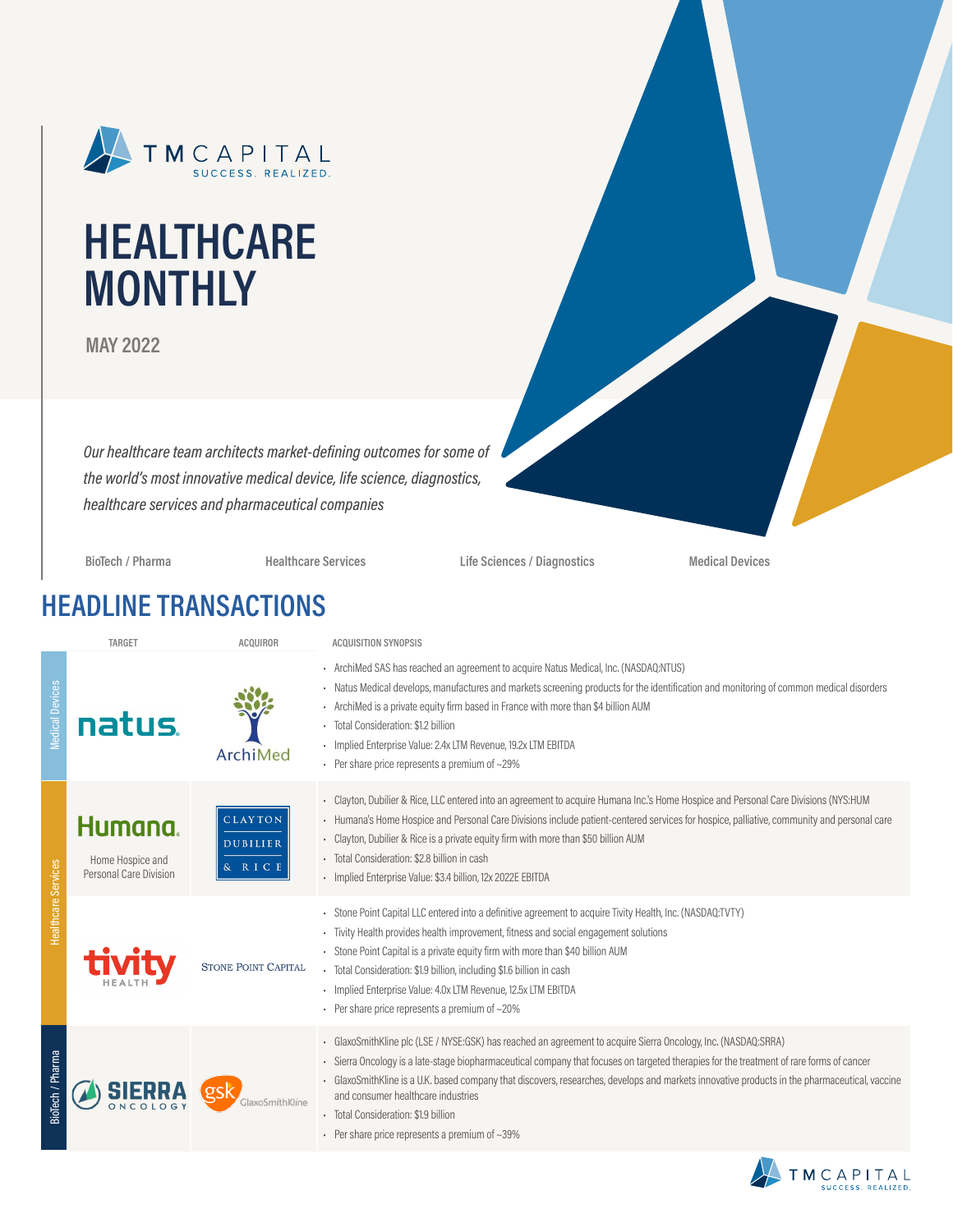# **HEALTHCARE GROWTH & VALUATION TRENDS**



#### **Enterprise Value / LTM Revenue**



#### **Enterprise Value / LTM EBITDA**



#### **LTM Revenue Growth**



#### **LTM Gross and EBITDA Margins\***



\*EBITDA Margins shown as the gray line.



### TMCAPITAL

#### **LTM Stock Price Index**